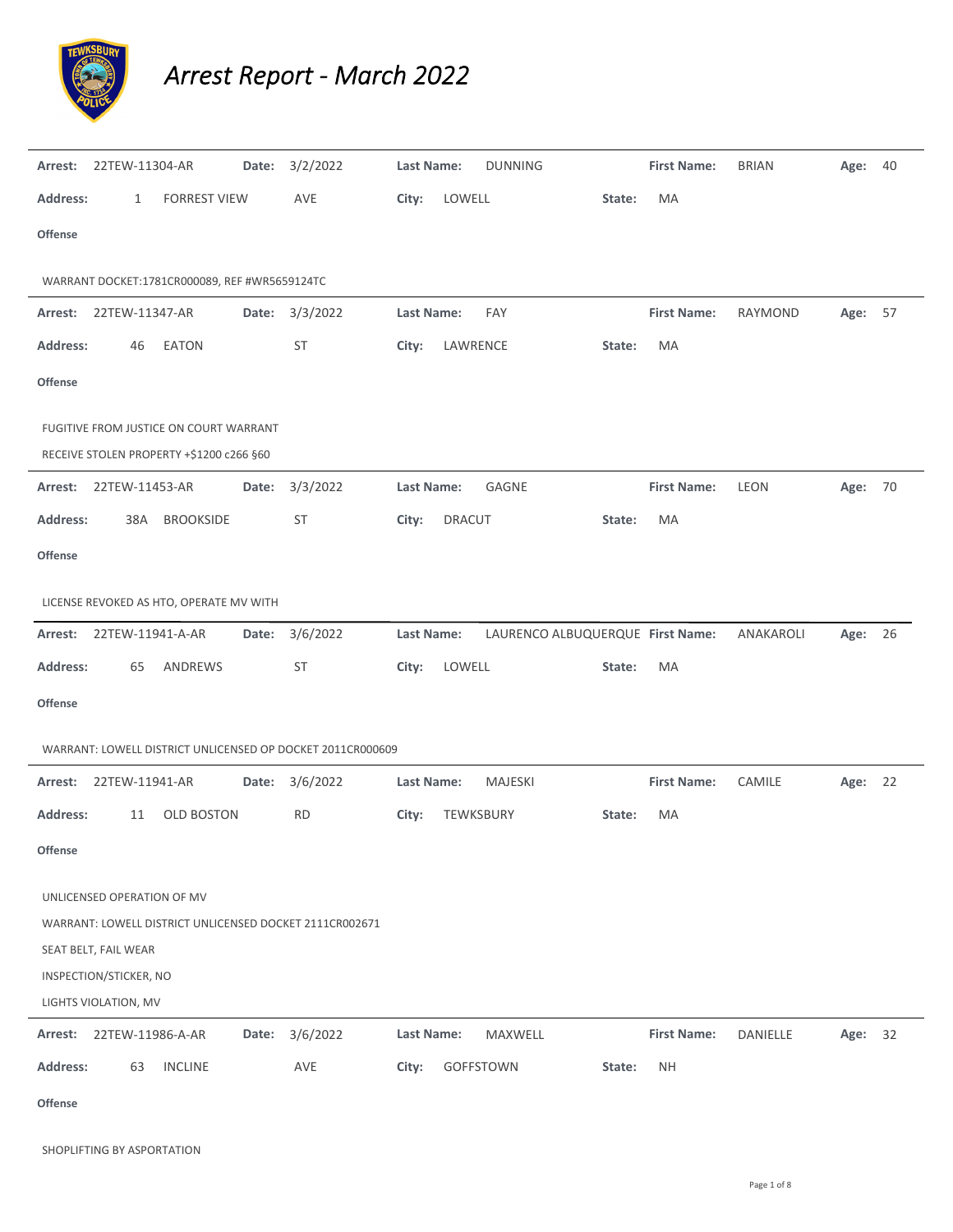| Arrest:         | 22TEW-11986-AR         |                                                      | Date: | 3/6/2022       | Last Name: |           | <b>WOODS</b>      |        | <b>First Name:</b> | RYAN           | Age: 32 |    |
|-----------------|------------------------|------------------------------------------------------|-------|----------------|------------|-----------|-------------------|--------|--------------------|----------------|---------|----|
| <b>Address:</b> | 82                     | SPRING                                               |       | ST             | City:      | CONCORD   |                   | State: | <b>NH</b>          |                |         |    |
| <b>Offense</b>  |                        |                                                      |       |                |            |           |                   |        |                    |                |         |    |
|                 | DRUG, POSSESS CLASS B  |                                                      |       |                |            |           |                   |        |                    |                |         |    |
|                 |                        | BURGLARIOUS INSTRUMENT, POSSESS                      |       |                |            |           |                   |        |                    |                |         |    |
|                 | DRUG, POSSESS CLASS B  |                                                      |       |                |            |           |                   |        |                    |                |         |    |
|                 | LARCENY UNDER \$1200   |                                                      |       |                |            |           |                   |        |                    |                |         |    |
|                 | LARCENY UNDER \$1200   |                                                      |       |                |            |           |                   |        |                    |                |         |    |
| Arrest:         | 22TEW-12162-AR         |                                                      | Date: | 3/7/2022       | Last Name: |           | <b>JANUARY</b>    |        | <b>First Name:</b> | <b>JASON</b>   | Age:    | 53 |
| <b>Address:</b> | 18                     | HILLCREST                                            |       | <b>ST</b>      | City:      |           | WILMINGTON        | State: | MA                 |                |         |    |
| <b>Offense</b>  |                        |                                                      |       |                |            |           |                   |        |                    |                |         |    |
|                 |                        | WOBURN DC STRAIGHT #2253CR000356 - 265/13K           |       |                |            |           |                   |        |                    |                |         |    |
| Arrest:         | 22TEW-12182-AR         |                                                      | Date: | 3/7/2022       | Last Name: |           | <b>STEELE</b>     |        | <b>First Name:</b> | <b>MICHAEL</b> | Age: 37 |    |
| <b>Address:</b> |                        | <b>PO BOX 13</b>                                     |       |                | City:      |           | <b>BURLINGTON</b> | State: | MA                 |                |         |    |
| <b>Offense</b>  |                        |                                                      |       |                |            |           |                   |        |                    |                |         |    |
|                 |                        | FUGITIVE FROM JUSTICE ON COURT WARRANT               |       |                |            |           |                   |        |                    |                |         |    |
| Arrest:         | 22TEW-12213-AR         |                                                      | Date: | 3/7/2022       | Last Name: |           | <b>STRICKLAND</b> |        | <b>First Name:</b> | DARLENE        | Age: 63 |    |
| <b>Address:</b> | 26                     | DELANEY                                              |       | DR             | City:      | TEWKSBURY |                   | State: | MA                 |                |         |    |
| <b>Offense</b>  |                        |                                                      |       |                |            |           |                   |        |                    |                |         |    |
|                 |                        | A&B WITH DANGEROUS WEAPON +60 TO WIT;CRUTCH          |       |                |            |           |                   |        |                    |                |         |    |
|                 | Arrest: 22TEW-12239-AR |                                                      |       | Date: 3/7/2022 | Last Name: |           | ZANAZZO           |        | <b>First Name:</b> | RONALD         | Age: 33 |    |
| <b>Address:</b> | 7                      | CHESTER                                              |       | RD             | City:      | CHESTER   |                   | State: | <b>NH</b>          |                |         |    |
| Offense         |                        |                                                      |       |                |            |           |                   |        |                    |                |         |    |
|                 |                        | WARRANT (DOCKET #2136CR001820 - 266/30 LARCENY UNDER |       |                |            |           |                   |        |                    |                |         |    |
| Arrest:         | 22TEW-12274-AR         |                                                      |       | Date: 3/8/2022 | Last Name: |           | RIVERA            |        | <b>First Name:</b> | <b>TECHA</b>   | Age: 42 |    |
| <b>Address:</b> |                        | 570 S UNION                                          |       | ST             | City:      | LAWRENCE  |                   | State: | MA                 |                |         |    |
| Offense         |                        |                                                      |       |                |            |           |                   |        |                    |                |         |    |
|                 |                        | FUGITIVE FROM JUSTICE ON COURT WARRANT               |       |                |            |           |                   |        |                    |                |         |    |
| Arrest:         | 22TEW-12331-AR         |                                                      | Date: | 3/8/2022       | Last Name: |           | RUIZ              |        | <b>First Name:</b> | ERIC           | Age: 23 |    |
| <b>Address:</b> | 25                     | WARE                                                 |       | ST             | City:      | LOWELL    |                   | State: | МA                 |                |         |    |
| Offense         |                        |                                                      |       |                |            |           |                   |        |                    |                |         |    |

-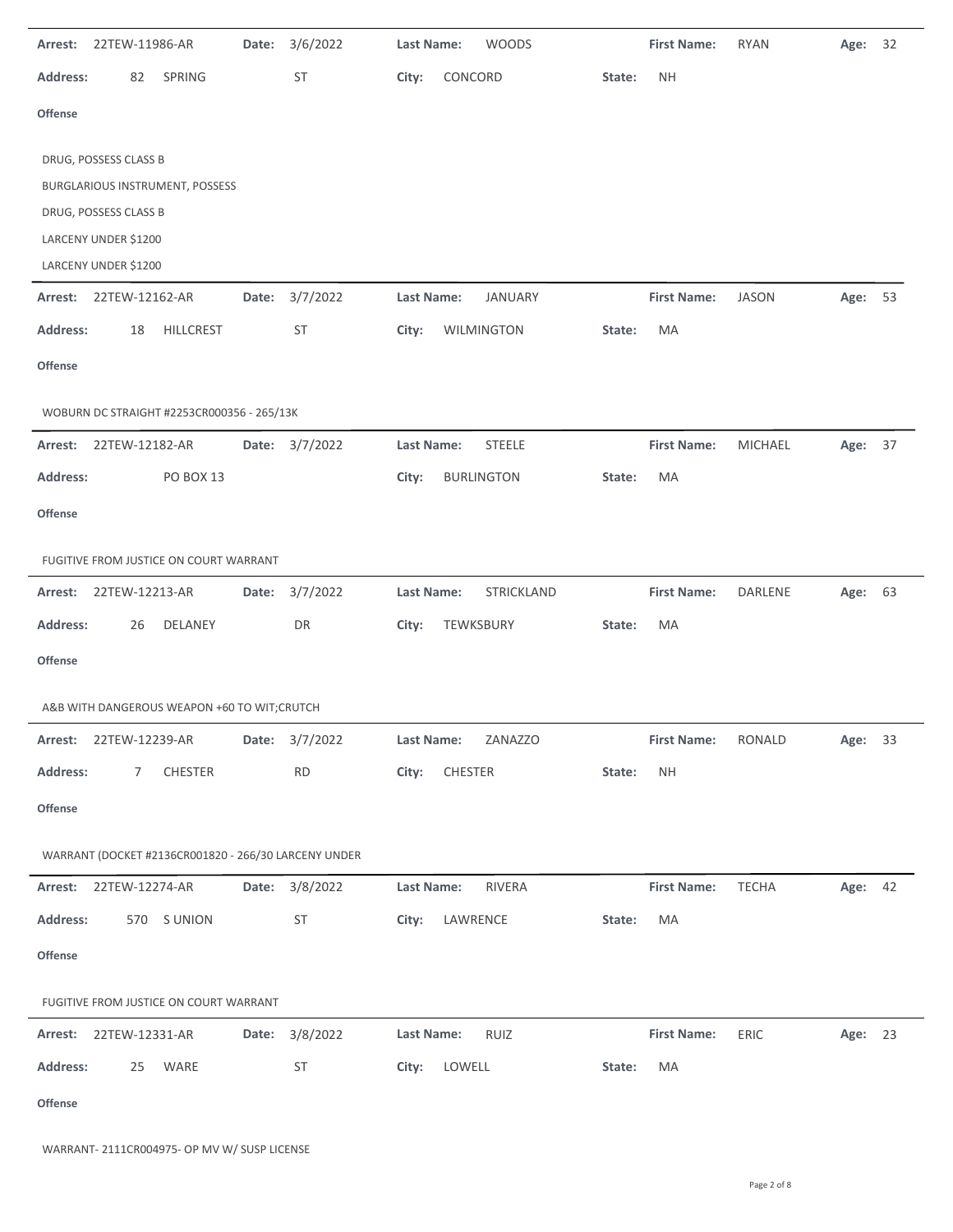| Arrest:         | 22TEW-12507-AR            |                                                       | Date: | 3/9/2022                                                    | Last Name:        |               | LEE              |        | <b>First Name:</b> | <b>MARK</b>  | Age: 42 |    |
|-----------------|---------------------------|-------------------------------------------------------|-------|-------------------------------------------------------------|-------------------|---------------|------------------|--------|--------------------|--------------|---------|----|
| <b>Address:</b> | 257                       | BROADWAY                                              |       | ST                                                          | City:             | LAWRENCE      |                  | State: | MA                 |              |         |    |
| Offense         |                           |                                                       |       |                                                             |                   |               |                  |        |                    |              |         |    |
|                 |                           | SHOPLIFTING BY ASPORTATION, 3RD OFF.                  |       |                                                             |                   |               |                  |        |                    |              |         |    |
|                 |                           | FUGITIVE FROM JUSTICE ON COURT WARRANT                |       |                                                             |                   |               |                  |        |                    |              |         |    |
|                 | Arrest: 22TEW-12773-AR    |                                                       | Date: | 3/11/2022                                                   | Last Name:        |               | <b>GEOFFRION</b> |        | <b>First Name:</b> | NATHANIEL    | Age: 26 |    |
| <b>Address:</b> | 44                        | <b>BURROWS</b>                                        |       | <b>RD</b>                                                   | City:             |               | NORTH READING    | State: | MA                 |              |         |    |
| Offense         |                           |                                                       |       |                                                             |                   |               |                  |        |                    |              |         |    |
|                 | <b>OUI-LIQUOR OR .08%</b> |                                                       |       |                                                             |                   |               |                  |        |                    |              |         |    |
|                 |                           | ALCOHOL IN MV, POSSESS OPEN CONTAINER OF              |       |                                                             |                   |               |                  |        |                    |              |         |    |
|                 |                           | NEGLIGENT OPERATION OF MOTOR VEHICLE                  |       |                                                             |                   |               |                  |        |                    |              |         |    |
|                 |                           | SPEEDING RATE OF SPEED EXCEEDING POSTED LIMIT         |       |                                                             |                   |               |                  |        |                    |              |         |    |
| Arrest:         | 22TEW-12957-AR            |                                                       | Date: | 3/12/2022                                                   | <b>Last Name:</b> |               | <b>CRONIS</b>    |        | <b>First Name:</b> | CHARLES      | Age:    | 51 |
| <b>Address:</b> | 92                        | QUAIL                                                 |       | <b>RUN</b>                                                  | City:             | TEWKSBURY     |                  | State: | MA                 |              |         |    |
| Offense         |                           |                                                       |       |                                                             |                   |               |                  |        |                    |              |         |    |
|                 | MARKED LANES VIOLATION    |                                                       |       |                                                             |                   |               |                  |        |                    |              |         |    |
|                 | <b>OUI-LIQUOR OR .08%</b> |                                                       |       |                                                             |                   |               |                  |        |                    |              |         |    |
|                 |                           | NEGLIGENT OPERATION OF MOTOR VEHICLE                  |       |                                                             |                   |               |                  |        |                    |              |         |    |
|                 | Arrest: 22TEW-13034-AR    |                                                       | Date: | 3/12/2022                                                   | Last Name:        |               | <b>SCRUGGS</b>   |        | <b>First Name:</b> | KARISSA      | Age:    | 30 |
| <b>Address:</b> | 11                        | NEVADA                                                |       | ST                                                          | City:             | NASHUA        |                  | State: | <b>NH</b>          |              |         |    |
| Offense         |                           |                                                       |       |                                                             |                   |               |                  |        |                    |              |         |    |
|                 | WARRANT LAWRENCE DC       |                                                       |       |                                                             |                   |               |                  |        |                    |              |         |    |
|                 |                           |                                                       |       | FENTANYL, TRAFFICKING IN MORE THAN 10 GRAMS c.94C, §32E(c½) |                   |               |                  |        |                    |              |         |    |
|                 | LARCENY OVER \$1200       |                                                       |       |                                                             |                   |               |                  |        |                    |              |         |    |
|                 |                           | BURGLARIOUS INSTRUMENT, POSSESS                       |       |                                                             |                   |               |                  |        |                    |              |         |    |
| Arrest:         | 22TEW-13393-AR            |                                                       | Date: | 3/14/2022                                                   | Last Name:        |               | CONWAY           |        | <b>First Name:</b> | WILLIAM      | Age: 34 |    |
| <b>Address:</b> | 754                       | SCHOOL                                                |       | ST                                                          | City:             | LOWELL        |                  | State: | MA                 |              |         |    |
| Offense         |                           |                                                       |       |                                                             |                   |               |                  |        |                    |              |         |    |
|                 |                           | WOBURN DIST #2153CR001923 (UNLIC OPERATION, SEATBELT) |       |                                                             |                   |               |                  |        |                    |              |         |    |
| Arrest:         | 22TEW-13639-A-AR          |                                                       | Date: | 3/15/2022                                                   | Last Name:        |               | LAGASSE          |        | <b>First Name:</b> | <b>ERICA</b> | Age: 27 |    |
| <b>Address:</b> | 91                        | COLBURN                                               |       | AVE                                                         | City:             | <b>DRACUT</b> |                  | State: | MA                 |              |         |    |
| Offense         |                           |                                                       |       |                                                             |                   |               |                  |        |                    |              |         |    |

COUNTERFEIT DRUG, DISTRIBUTE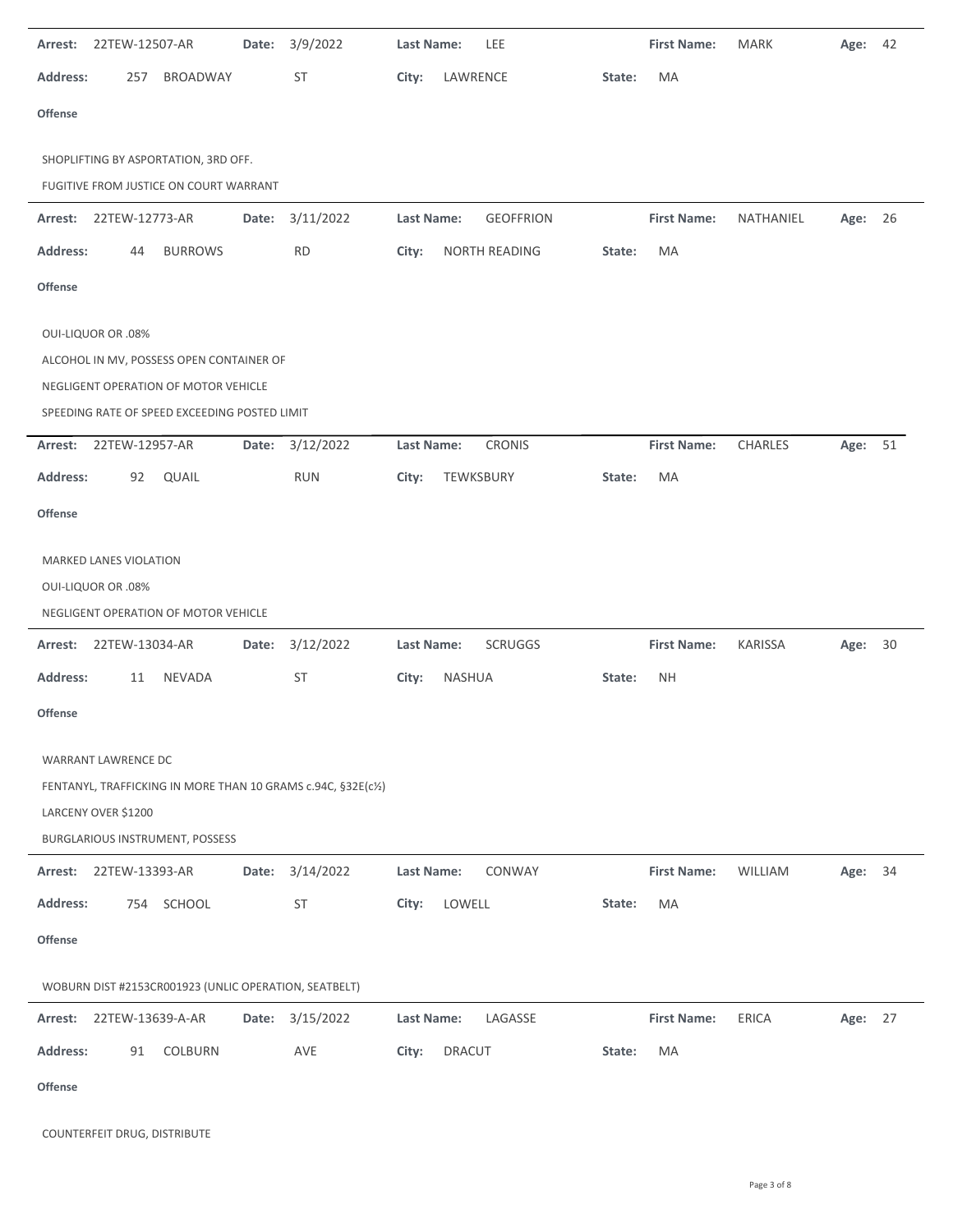| Arrest:         | 22TEW-13639-AR               |                                                          | Date: | 3/15/2022 | Last Name: |               | <b>PLOUFFE</b>    |        | <b>First Name:</b> | PAUL    | Age:    | 38 |
|-----------------|------------------------------|----------------------------------------------------------|-------|-----------|------------|---------------|-------------------|--------|--------------------|---------|---------|----|
| <b>Address:</b> | 258                          | <b>TYNGSBORO</b>                                         |       | <b>RD</b> | City:      | <b>DRACUT</b> |                   | State: | MA                 |         |         |    |
| Offense         |                              |                                                          |       |           |            |               |                   |        |                    |         |         |    |
|                 | COUNTERFEIT DRUG, DISTRIBUTE |                                                          |       |           |            |               |                   |        |                    |         |         |    |
|                 |                              | AMMUNITION WITHOUT FID CARD, POSSESS                     |       |           |            |               |                   |        |                    |         |         |    |
|                 | DRUG, POSSESS CLASS B        |                                                          |       |           |            |               |                   |        |                    |         |         |    |
| Arrest:         | 22TEW-13647-AR               |                                                          | Date: | 3/16/2022 | Last Name: |               | <b>NAGLE</b>      |        | <b>First Name:</b> | WILLIAM | Age:    | 42 |
| <b>Address:</b> | 15                           | PACKARD                                                  |       | DR        | City:      | BRAINTREE     |                   | State: | MA                 |         |         |    |
| Offense         |                              |                                                          |       |           |            |               |                   |        |                    |         |         |    |
|                 | DRUG, POSSESS CLASS B        |                                                          |       |           |            |               |                   |        |                    |         |         |    |
|                 | INSPECTION/STICKER, NO       |                                                          |       |           |            |               |                   |        |                    |         |         |    |
|                 |                              | DRUG, POSSESS TO DISTRIB CLASS B                         |       |           |            |               |                   |        |                    |         |         |    |
| Arrest:         | 22TEW-13845-AR               |                                                          | Date: | 3/16/2022 | Last Name: |               | WILLIAMS          |        | <b>First Name:</b> | LEON    | Age:    | 36 |
| <b>Address:</b> | 36                           | <b>BIRD</b>                                              |       | ST        | City:      |               | <b>DORCHESTER</b> | State: | MA                 |         |         |    |
| Offense         |                              |                                                          |       |           |            |               |                   |        |                    |         |         |    |
|                 |                              | CHICOPEE DC STRAIGHT #2020CR000610 - 266/20/A            |       |           |            |               |                   |        |                    |         |         |    |
| Arrest:         | 22TEW-13866-AR               |                                                          | Date: | 3/16/2022 | Last Name: |               | AKINBODE          |        | <b>First Name:</b> | ABAYOMI | Age: 33 |    |
| <b>Address:</b> | 100                          | PEARL                                                    |       | ST        | City:      |               | CLAREMONT         | State: | <b>NH</b>          |         |         |    |
| Offense         |                              |                                                          |       |           |            |               |                   |        |                    |         |         |    |
|                 |                              | UXBRIDGE DC STRAIGHT #1365CR000920 - 90/17, 90/23, 90/10 |       |           |            |               |                   |        |                    |         |         |    |
|                 | Arrest: 22TEW-14063-AR       |                                                          | Date: | 3/17/2022 | Last Name: |               | <b>FOLEY</b>      |        | <b>First Name:</b> | MICHAEL | Age: 51 |    |
| <b>Address:</b> | 70                           | ELAINA MILLARD                                           |       | WAY       | City:      | TEWKSBURY     |                   | State: | MA                 |         |         |    |
| Offense         |                              |                                                          |       |           |            |               |                   |        |                    |         |         |    |
|                 | <b>OUI-LIQUOR OR .08%</b>    |                                                          |       |           |            |               |                   |        |                    |         |         |    |
|                 |                              | NEGLIGENT OPERATION OF MOTOR VEHICLE                     |       |           |            |               |                   |        |                    |         |         |    |
|                 |                              | ALCOHOL IN MV, POSSESS OPEN CONTAINER OF                 |       |           |            |               |                   |        |                    |         |         |    |
|                 | Arrest: 22TEW-14286-AR       |                                                          | Date: | 3/18/2022 | Last Name: |               | JEFFREY           |        | <b>First Name:</b> | ANDREA  | Age: 55 |    |
| <b>Address:</b> | 9                            | REVERE                                                   |       | <b>RD</b> | City:      | TEWKSBURY     |                   | State: | MA                 |         |         |    |
| Offense         |                              |                                                          |       |           |            |               |                   |        |                    |         |         |    |

WARRANT DF 1211CR003740 INS VIO FAILURE TO PAY FINES

 $\overline{a}$ 

-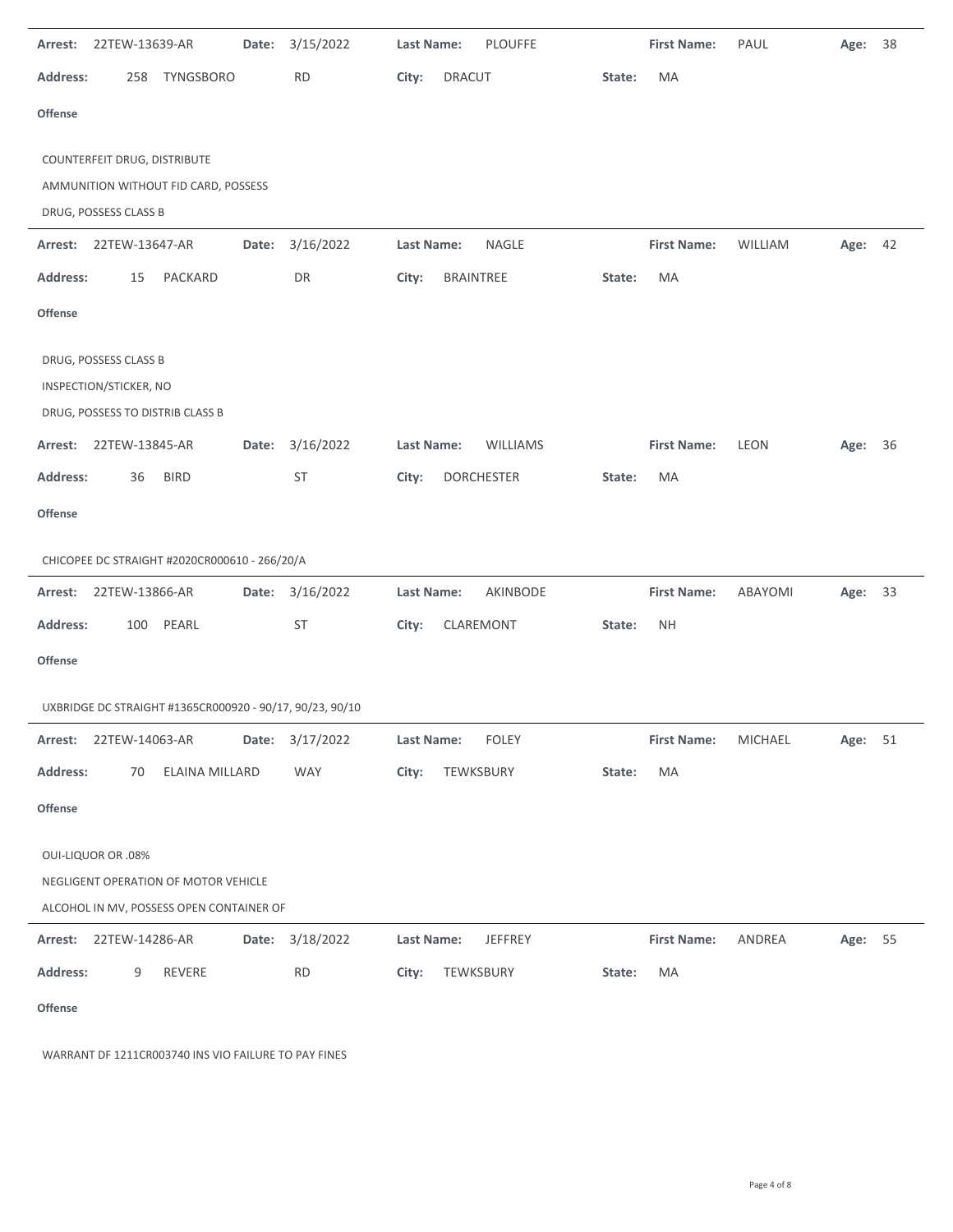| Arrest:         | 22TEW-14390-AR                  |                                          | Date: | 3/19/2022                                                            | Last Name:        |                  | <b>MCKAY</b>       |        | <b>First Name:</b> | <b>JUSTIN</b>   | Age:    | 40 |
|-----------------|---------------------------------|------------------------------------------|-------|----------------------------------------------------------------------|-------------------|------------------|--------------------|--------|--------------------|-----------------|---------|----|
| Address:        | 110                             | <b>DOUGLAS</b>                           |       | <b>RD</b>                                                            | City:             | LOWELL           |                    | State: | MA                 |                 |         |    |
| Offense         |                                 |                                          |       |                                                                      |                   |                  |                    |        |                    |                 |         |    |
|                 | OUI-LIQUOR OR .08%, 2ND OFFENSE |                                          |       |                                                                      |                   |                  |                    |        |                    |                 |         |    |
|                 |                                 | ALCOHOL IN MV, POSSESS OPEN CONTAINER OF |       |                                                                      |                   |                  |                    |        |                    |                 |         |    |
| Arrest:         | 22TEW-14475-AR                  |                                          | Date: | 3/19/2022                                                            | <b>Last Name:</b> |                  | PATEL              |        | <b>First Name:</b> | CHETAN          | Age:    | 52 |
| <b>Address:</b> | 148                             | <b>BUNKER HILL</b>                       |       | AVE                                                                  | City:             | LOWELL           |                    | State: | MA                 |                 |         |    |
| Offense         |                                 |                                          |       |                                                                      |                   |                  |                    |        |                    |                 |         |    |
|                 | LARCENY UNDER \$1200            |                                          |       |                                                                      |                   |                  |                    |        |                    |                 |         |    |
|                 |                                 |                                          |       | UNLAWFUL POSSESSION OF THEFT DETECTION DEVICE DEACTIVATOR OR REMOVER |                   |                  |                    |        |                    |                 |         |    |
| Arrest:         | 22TEW-14490-AR                  |                                          | Date: | 3/19/2022                                                            | Last Name:        |                  | <b>FITZPATRICK</b> |        | <b>First Name:</b> | <b>BRIAN</b>    | Age:    | 29 |
| Address:        | 31                              | BALLARDVALE                              |       | ST                                                                   | City:             |                  | WILMINGTON         | State: | MA                 |                 |         |    |
| Offense         |                                 |                                          |       |                                                                      |                   |                  |                    |        |                    |                 |         |    |
|                 |                                 |                                          |       |                                                                      |                   |                  |                    |        |                    |                 |         |    |
|                 | OUI-LIQUOR OR .08%, 2ND OFFENSE |                                          |       |                                                                      |                   |                  |                    |        |                    |                 |         |    |
|                 | MARKED LANES VIOLATION          |                                          |       |                                                                      |                   |                  |                    |        |                    |                 |         |    |
| Arrest:         | 22TEW-14874-AR                  |                                          | Date: | 3/22/2022                                                            | Last Name:        |                  | <b>IANNUZZI</b>    |        | <b>First Name:</b> | <b>NICHOLAS</b> | Age: 47 |    |
| <b>Address:</b> | 150                             | CARDIGAN                                 |       | <b>RD</b>                                                            | City:             |                  | TEWKSBURY          | State: | MA                 |                 |         |    |
| <b>Offense</b>  |                                 |                                          |       |                                                                      |                   |                  |                    |        |                    |                 |         |    |
|                 |                                 |                                          |       |                                                                      |                   |                  |                    |        |                    |                 |         |    |
|                 | FIREARM, STORE IMPROP           | AMMUNITION WITHOUT FID CARD, POSSESS     |       |                                                                      |                   |                  |                    |        |                    |                 |         |    |
|                 | FIREARM, STORE IMPROP           |                                          |       |                                                                      |                   |                  |                    |        |                    |                 |         |    |
|                 |                                 | FIREARM WITHOUT FID CARD, POSSESS        |       |                                                                      |                   |                  |                    |        |                    |                 |         |    |
|                 |                                 | AMMUNITION WITHOUT FID CARD, POSSESS     |       |                                                                      |                   |                  |                    |        |                    |                 |         |    |
|                 |                                 | FIREARM WITHOUT FID CARD, POSSESS        |       |                                                                      |                   |                  |                    |        |                    |                 |         |    |
|                 |                                 | FIREARM WITHOUT FID CARD, POSSESS        |       |                                                                      |                   |                  |                    |        |                    |                 |         |    |
|                 |                                 | FIREARM WITHOUT FID CARD, POSSESS        |       |                                                                      |                   |                  |                    |        |                    |                 |         |    |
|                 |                                 | FIREARM WITHOUT FID CARD, POSSESS        |       |                                                                      |                   |                  |                    |        |                    |                 |         |    |
|                 | FIREARM, STORE IMPROP           |                                          |       |                                                                      |                   |                  |                    |        |                    |                 |         |    |
|                 | FIREARM, STORE IMPROP           |                                          |       |                                                                      |                   |                  |                    |        |                    |                 |         |    |
|                 | FIREARM, STORE IMPROP           |                                          |       |                                                                      |                   |                  |                    |        |                    |                 |         |    |
| Arrest:         | 22TEW-15823-A-AR                |                                          | Date: | 3/26/2022                                                            | Last Name:        |                  | <b>DION</b>        |        | <b>First Name:</b> | <b>DAVID</b>    | Age: 34 |    |
| Address:        | 54                              | CONNELLEY                                |       | <b>RD</b>                                                            | City:             | <b>BILLERICA</b> |                    | State: | MA                 |                 |         |    |
| Offense         |                                 |                                          |       |                                                                      |                   |                  |                    |        |                    |                 |         |    |
|                 |                                 | NUMBER PLATE VIOLATION TO CONCEAL ID     |       |                                                                      |                   |                  |                    |        |                    |                 |         |    |
|                 |                                 | WARRANT-2211CR000776-SHOPLIFTING         |       |                                                                      |                   |                  |                    |        |                    |                 |         |    |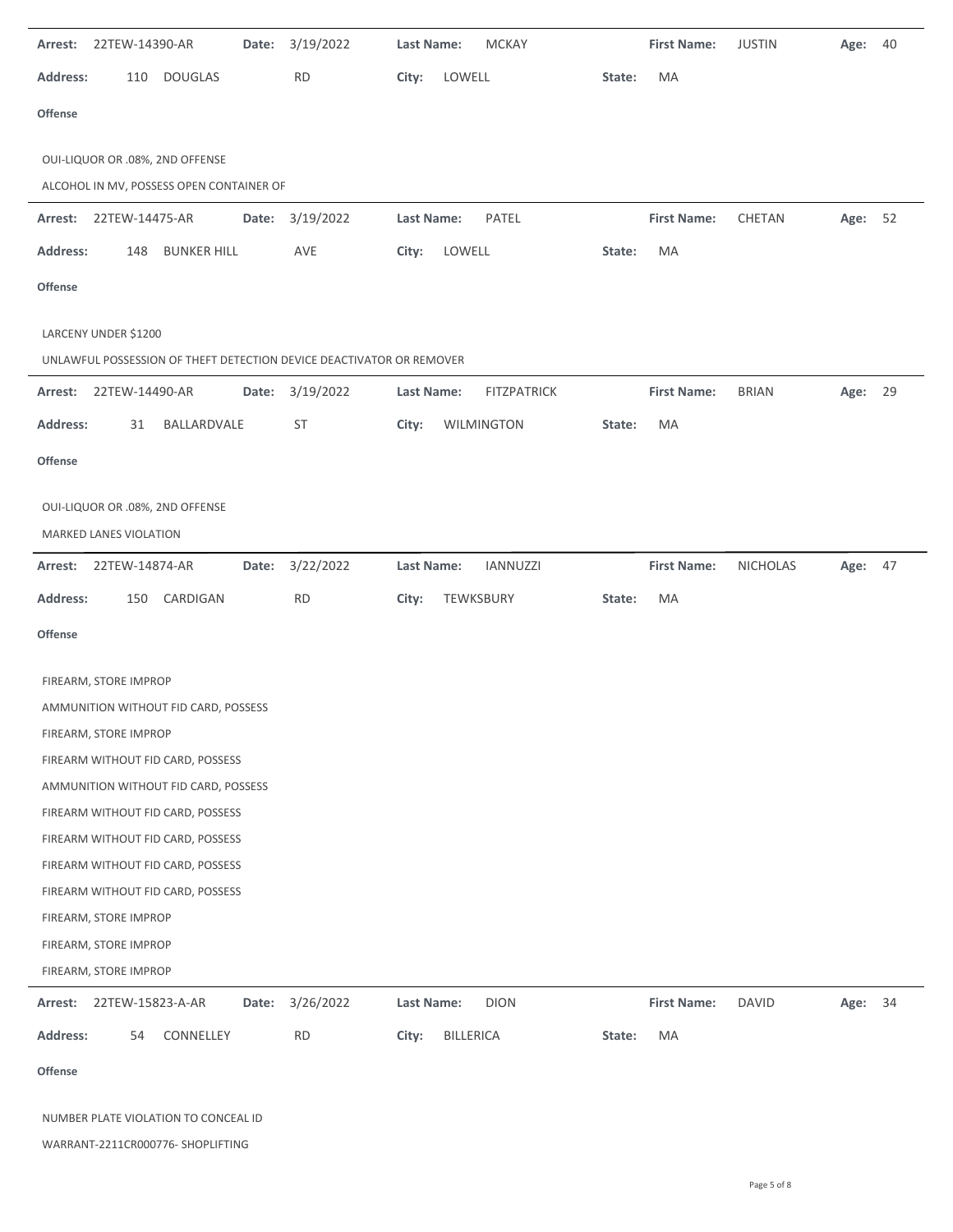|                      | LEASED PROPERTY, CONCEAL/SELL/PLEDGE<br>FALSE ID INFORMATION, ARRESTEE FURNISH TO LAW ENFORCEMENT |                                                                |       |                                                         |                   |                   |        |                    |                |         |    |  |  |
|----------------------|---------------------------------------------------------------------------------------------------|----------------------------------------------------------------|-------|---------------------------------------------------------|-------------------|-------------------|--------|--------------------|----------------|---------|----|--|--|
| Arrest:              | 22TEW-15823-AR                                                                                    |                                                                | Date: | 3/26/2022                                               | Last Name:        | <b>VAN LIER</b>   |        | <b>First Name:</b> | JAMI           | Age:    | 32 |  |  |
| <b>Address:</b>      | 54                                                                                                | CONNELLEY                                                      |       | <b>RD</b>                                               | City:             | <b>BILLERICA</b>  | State: | MA                 |                |         |    |  |  |
| <b>Offense</b>       |                                                                                                   |                                                                |       |                                                         |                   |                   |        |                    |                |         |    |  |  |
|                      |                                                                                                   |                                                                |       |                                                         |                   |                   |        |                    |                |         |    |  |  |
|                      |                                                                                                   | LEASED PROPERTY, CONCEAL/SELL/PLEDGE                           |       | WARRANT DOCKET#2211CR000775- SHOPLIFTING BY ASPORTATION |                   |                   |        |                    |                |         |    |  |  |
|                      |                                                                                                   | NUMBER PLATE VIOLATION TO CONCEAL ID                           |       |                                                         |                   |                   |        |                    |                |         |    |  |  |
| Arrest:              | 22TEW-15879-AR                                                                                    |                                                                | Date: | 3/26/2022                                               | Last Name:        | GORMAN            |        | <b>First Name:</b> | <b>ASHLEY</b>  | Age:    | 30 |  |  |
| <b>Address:</b>      | 23                                                                                                | RANDOLPH                                                       |       | DR                                                      | City:             | TEWKSBURY         | State: | MA                 |                |         |    |  |  |
| <b>Offense</b>       |                                                                                                   |                                                                |       |                                                         |                   |                   |        |                    |                |         |    |  |  |
| TRESPASS             |                                                                                                   | SHOPLIFTING BY CONCEALING MDSE                                 |       |                                                         |                   |                   |        |                    |                |         |    |  |  |
|                      |                                                                                                   | DRUG, POSSESS CLASS B; COCAINE<br>DRUG, POSSESS CLASS E; XANAX |       |                                                         |                   |                   |        |                    |                |         |    |  |  |
|                      |                                                                                                   | DRUG, POSSESS CLASS A;FENTANYL                                 |       |                                                         |                   |                   |        |                    |                |         |    |  |  |
| Arrest:              | 22TEW-15979-AR                                                                                    |                                                                | Date: | 3/27/2022                                               | Last Name:        | SHAUGHNESSY       |        | <b>First Name:</b> | <b>JOHN</b>    | Age: 45 |    |  |  |
| <b>Address:</b>      |                                                                                                   | 1535 BRIDGE                                                    |       | <b>ST</b>                                               | City:             | <b>DRACUT</b>     | State: | MA                 |                |         |    |  |  |
| <b>Offense</b>       |                                                                                                   |                                                                |       |                                                         |                   |                   |        |                    |                |         |    |  |  |
| TRESPASS             |                                                                                                   |                                                                |       |                                                         |                   |                   |        |                    |                |         |    |  |  |
| <b>RESIST ARREST</b> |                                                                                                   |                                                                |       |                                                         |                   |                   |        |                    |                |         |    |  |  |
| Arrest:              | 22TEW-16198-AR                                                                                    |                                                                | Date: | 3/28/2022                                               | <b>Last Name:</b> | EBOLI-ALONSO      |        | <b>First Name:</b> | <b>GUSTAVO</b> | Age:    | 30 |  |  |
| <b>Address:</b>      | 255                                                                                               | <b>MAIN</b>                                                    |       | ST                                                      | City:             | <b>FITCHBURG</b>  | State: | MA                 |                |         |    |  |  |
| <b>Offense</b>       |                                                                                                   |                                                                |       |                                                         |                   |                   |        |                    |                |         |    |  |  |
|                      |                                                                                                   | LEOMINSTER DC STRAIGHT #2061CR001049 - 90/20, 90/23            |       |                                                         |                   |                   |        |                    |                |         |    |  |  |
|                      |                                                                                                   | Arrest: 22TEW-16241-A-AR                                       |       | Date: 3/28/2022                                         | Last Name:        | SALISBURY         |        | <b>First Name:</b> | NICOLE         | Age: 24 |    |  |  |
| <b>Address:</b>      | 83                                                                                                | CAMBRIDGE                                                      |       | ST                                                      | City:             | <b>BURLINGTON</b> | State: | MA                 |                |         |    |  |  |
| Offense              |                                                                                                   |                                                                |       |                                                         |                   |                   |        |                    |                |         |    |  |  |
|                      | DRUG, POSSESS CLASS E<br>DRUG, POSSESS CLASS B                                                    |                                                                |       |                                                         |                   |                   |        |                    |                |         |    |  |  |
|                      | Arrest: 22TEW-16241-AR                                                                            |                                                                | Date: | 3/28/2022                                               | Last Name:        | <b>TABALDI</b>    |        | <b>First Name:</b> | STEPHEN        | Age: 41 |    |  |  |
| <b>Address:</b>      |                                                                                                   | 85A CENTER                                                     |       | <b>ST</b>                                               | City:             | <b>BURLINGTON</b> | State: | MA                 |                |         |    |  |  |
|                      |                                                                                                   |                                                                |       |                                                         |                   |                   |        |                    |                |         |    |  |  |

**Offense**

 $\sim$ 

 $\overline{a}$ 

 $\overline{a}$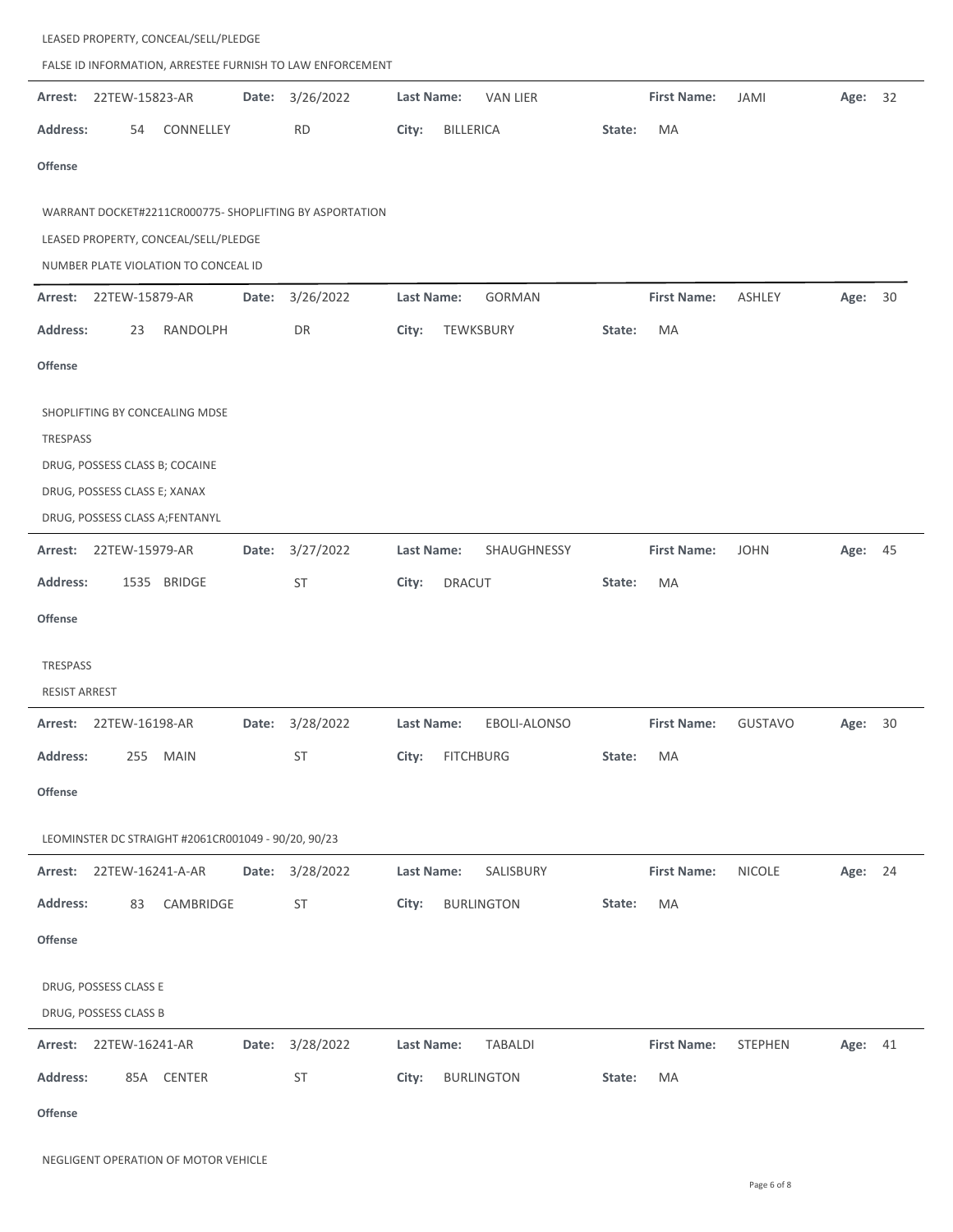| DRUG, POSSESS CLASS E                                                                     |                 |                               |                                    |                           |    |
|-------------------------------------------------------------------------------------------|-----------------|-------------------------------|------------------------------------|---------------------------|----|
| DRUG, POSSESS CLASS B, SUBSQ.OFF.                                                         |                 |                               |                                    |                           |    |
| DRUG, POSSESS CLASS E                                                                     |                 |                               |                                    |                           |    |
| <b>OUI--DRUGS</b>                                                                         |                 |                               |                                    |                           |    |
| DRUG, POSSESS CLASS E                                                                     |                 |                               |                                    |                           |    |
| Arrest:<br>22TEW-16373-AR<br>Date:                                                        | 3/29/2022       | Last Name:<br>PIAZZA          | <b>First Name:</b><br><b>NIKKI</b> | Age:                      | 36 |
| <b>Address:</b><br>1193R MAIN                                                             | ST              | RANDOLPH<br>City:<br>State:   | MA                                 |                           |    |
| <b>Offense</b>                                                                            |                 |                               |                                    |                           |    |
| ESSEX SUPERIOR STRAIGHT #1877CR00287 -265/21A,266/28B,265/15A,268/32B,90/24<br>PC - DRUGS |                 |                               |                                    |                           |    |
| Arrest: 22TEW-16473-AR<br>Date:                                                           | 3/29/2022       | Last Name:<br>RODRIGUEZ       | <b>First Name:</b><br>SULEY        | Age: 35                   |    |
| <b>Address:</b><br>ARLITT<br>4                                                            | PL              | LAWRENCE<br>City:<br>State:   | MA                                 |                           |    |
| Offense                                                                                   |                 |                               |                                    |                           |    |
| DRUG, POSSESS TO DISTRIB CLASS B, SUBSQ. c94C §32A(b)                                     |                 |                               |                                    |                           |    |
| DRUG, POSSESS CLASS A, SUBSQ.OFF.                                                         |                 |                               |                                    |                           |    |
| ALCOHOL IN MV, POSSESS OPEN CONTAINER OF                                                  |                 |                               |                                    |                           |    |
| SPEEDING IN VIOL SPECIAL REGULATION                                                       |                 |                               |                                    |                           |    |
| DRUG, POSSESS CLASS E                                                                     |                 |                               |                                    |                           |    |
| 22TEW-16529-AR<br>Arrest:<br>Date:                                                        | 3/30/2022       | Last Name:<br><b>FULA</b>     | <b>First Name:</b>                 | <b>MICHAEL</b><br>Age: 37 |    |
| Address:<br>116<br>COLONIAL                                                               | <b>RD</b>       | City:<br>LAWRENCE<br>State:   | MA                                 |                           |    |
| <b>Offense</b>                                                                            |                 |                               |                                    |                           |    |
| A&B ON POLICE OFFICER                                                                     |                 |                               |                                    |                           |    |
| RESIST ARREST                                                                             |                 |                               |                                    |                           |    |
| ESSEX SUPERIOR DEFAULT #2177CR00548 - 94C/32E, 268/32B                                    |                 |                               |                                    |                           |    |
| DRUG, POSSESS CLASS E                                                                     |                 |                               |                                    |                           |    |
| Arrest: 22TEW-16658-AR<br>Date:                                                           | 3/30/2022       | <b>RODIER</b><br>Last Name:   | <b>First Name:</b>                 | <b>MATTHEW</b><br>Age: 35 |    |
| Address:<br>144 PARKER                                                                    | ST              | LOWELL<br>City:<br>State:     | MA                                 |                           |    |
| <b>Offense</b>                                                                            |                 |                               |                                    |                           |    |
| DEFAULT WARRANT-DOCKET 1118CR003553 POSS CLASS E, CARRY DW                                |                 |                               |                                    |                           |    |
| FUGITIVE FROM JUSTICE ON COURT WARRANT-NEW HAMPSHIRE                                      |                 |                               |                                    |                           |    |
| Arrest: 22TEW-16777-AR                                                                    | Date: 3/31/2022 | Last Name:<br><b>RICHARDS</b> | <b>First Name:</b>                 | <b>JOSEPH</b><br>Age: 34  |    |
| <b>Address:</b><br>HOMELESS                                                               |                 | City:<br>HOMELESS<br>State:   | MA                                 |                           |    |
| <b>Offense</b>                                                                            |                 |                               |                                    |                           |    |
|                                                                                           |                 |                               |                                    |                           |    |

WARRANT DKT 2248CR000243 AYER DIST 269/13A